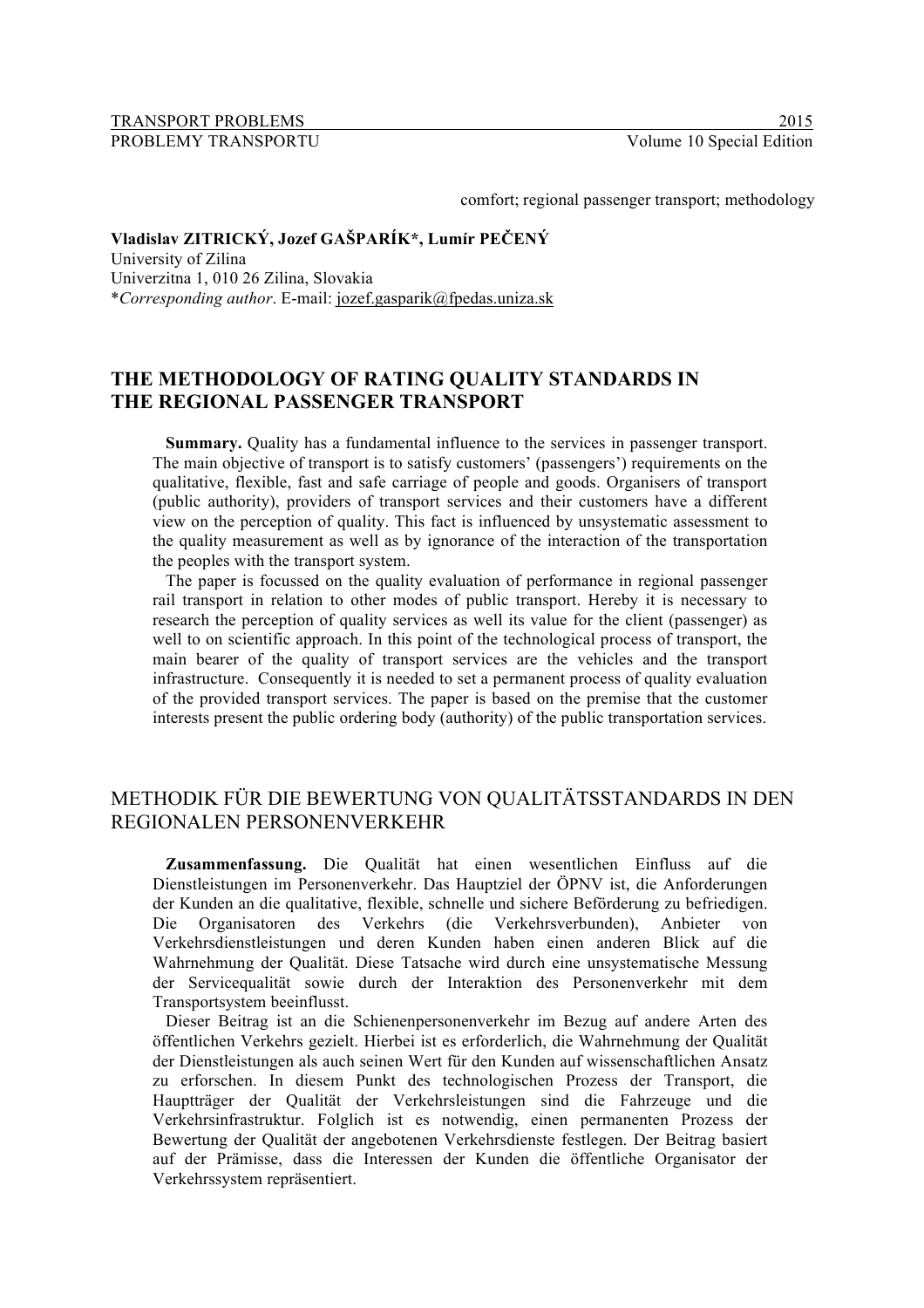# **1. INTRODUCTION**

The task of quality standards for services in the regional rail passenger transport is intended to establish a uniform level of provided services, while drawing inspiration from EN 13816 [8]. The quality standards have to be set according to the strategic needs of passengers, so that they can be set as a basis of a contract with a customer to a minimum uniform level of quality of service provided. Measuring and evaluating the quality of services in regional passenger rail transport also needs to be compared in relation to other modes of public transport. It is necessary to know the perception of the quality and value of provided services for the customer (passenger) and set its functioning with a permanent process of evaluation provided services. Important is the view on the quality of provided services in passenger transport according to the subject under the transport market. The role of public authorities is regulation given the impact of the transport process on the society and environment. The main aim of clients of public services is established on a mutually intertwined, customer quality and sufficiently simple comprehensive public transport system while minimising financial claims. The intention of the public passenger transport is to build a competitive system in the face of motorised individual transport. On the support of these aims it is necessary to establish a new methodology on the definition of quality requirements in the regional rail passenger transport. Currently there does not exist an obligatory methodology.

# **2. TASKS OF REGIONAL RAIL TRANSPORT**

From the knowledge of the current state of the regional rail transport in the European Union and the definition of legal documents of the European Commission in the quality services area we can define the regional rail transport. The main goal of the definition of regional rail transport is its specification.

We define these following assumptions:

- The role of regional transport is to fulfil the transport needs of people in the region, which is defined by geographic, demographic and economic realities.
- Limitation of regional transport by borders of self-governing regions; these borders fragment the transport service.
- Regional trains are operated within the borders of the self-governing region only (starting and final station of train is located in the same region). This fact is advantageous in terms of financing the regional transport.
- Regional transport system must be a part of integrated transport systems as well of cross-border transport relationships.

Regional transport is defined in the Directive 2012/34/EU [10], as: 'urban and suburban services means transport services whose principal purpose is to meet the transport needs of an urban centre or conurbation, including a cross-border conurbation, together with transport needs between such a centre or conurbation and surrounding areas'.

We propose a new definition of regional passenger rail transport:

Regional rail passenger transport provides transport services between a sub-region of urban centres within the natural, demographic and geographically bounded areas with exact transport relations, and in some cases may also act on cross-border transport.

Regional rail transport is realised by the regional trains. For regional trains is considered local train or regional express train (or related kind of train). These trains ensure regional transport needs.

This new definition can support the rational planning of transport services considering transport relationships in a region, setting up new transport integrated systems and better financing of the transport service [7].

In parallel, defining the regional transport should be defined as a suburban transport. We can accept the definition from directive 2012/34/EU as above. Organisation of a suburban transport may be a part of a regional transport.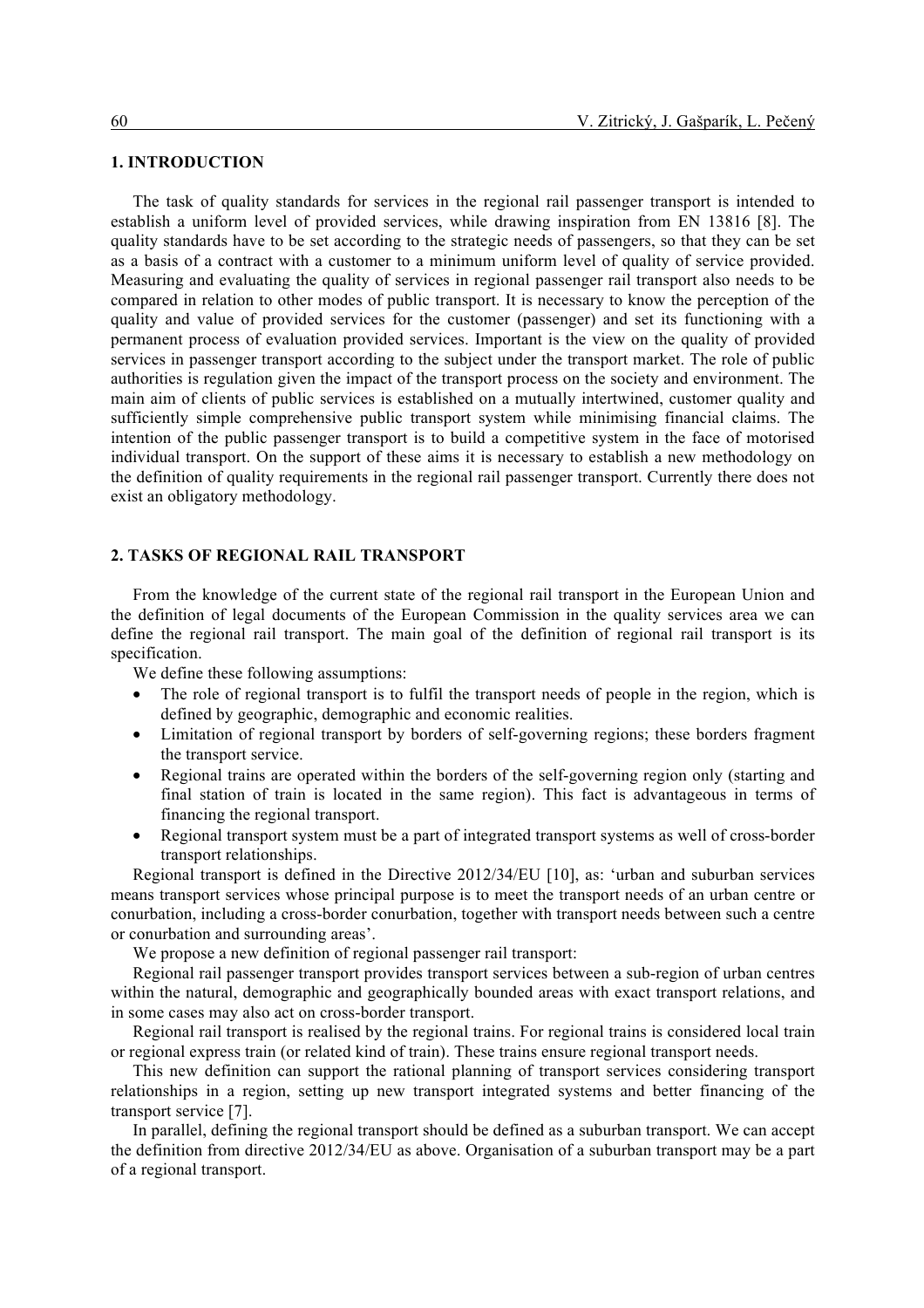# **3. QUALITY OF REGIONAL PASSENGER RAIL TRANSPORT**

A basic element of transport service is movement of rolling stock from the start point (boarding station of passenger) to the end station (get off station of passenger). In this case of technological processes, the rolling stock in interaction with the infrastructure is the main holder of the quality of transport services [6]. From the perspective of rolling stock both the operational-technical and transport-technical characteristics are important. From the perspective of infrastructure its operating conditions and contribution (capacity, bottleneck congestions and incidents) are necessary.

Currently in EU, for public passenger transport two standards for quality are used: EN 13816 and EN 15140 [9]. The purpose of these standards is to support the qualitative approach to the operation of public transport by carriers [3]:

- sharpen stakeholders' focus on matters to be considered,
- relevant and evidence-based decisions, particularly with regard to responsibilities,
- enable the comparison of the quality of service requirements by customers with alternative suppliers.

The standard EN 13816 specifies the requirements for defining the goal and measuring quality of services in the public passenger transport. It is based on the principle of quality service. The general principles are shown in Fig. 1.

The relationship between four different views on the quality of services in the public passenger transport is important. Neglecting differences between relationships can defend the provider to know the parity between the quality of services provided (as perceived by the service provider) and the expected quality of service (as perceived by the customer-service users).



Fig. 1. Service quality loop according to EN 13816 Abb. 1. Servicequalitätskreis nach EN 13816

The quality of service can thus be divided into the following levels [2]:

- Service quality sought explicitly or implicitly required by customers. Level of quality can be defined as the sum of the number of favourable quality criteria. The relative severity of the above criteria can be considered by the qualitative analysis.
- Service quality target level of quality seeks to provide service provider.
- Service quality delivered level of services achieved in the daily praxis. Offered quality of service is measuring by customer view. In measuring we can use statistical and observational methods (direct measuring of performance).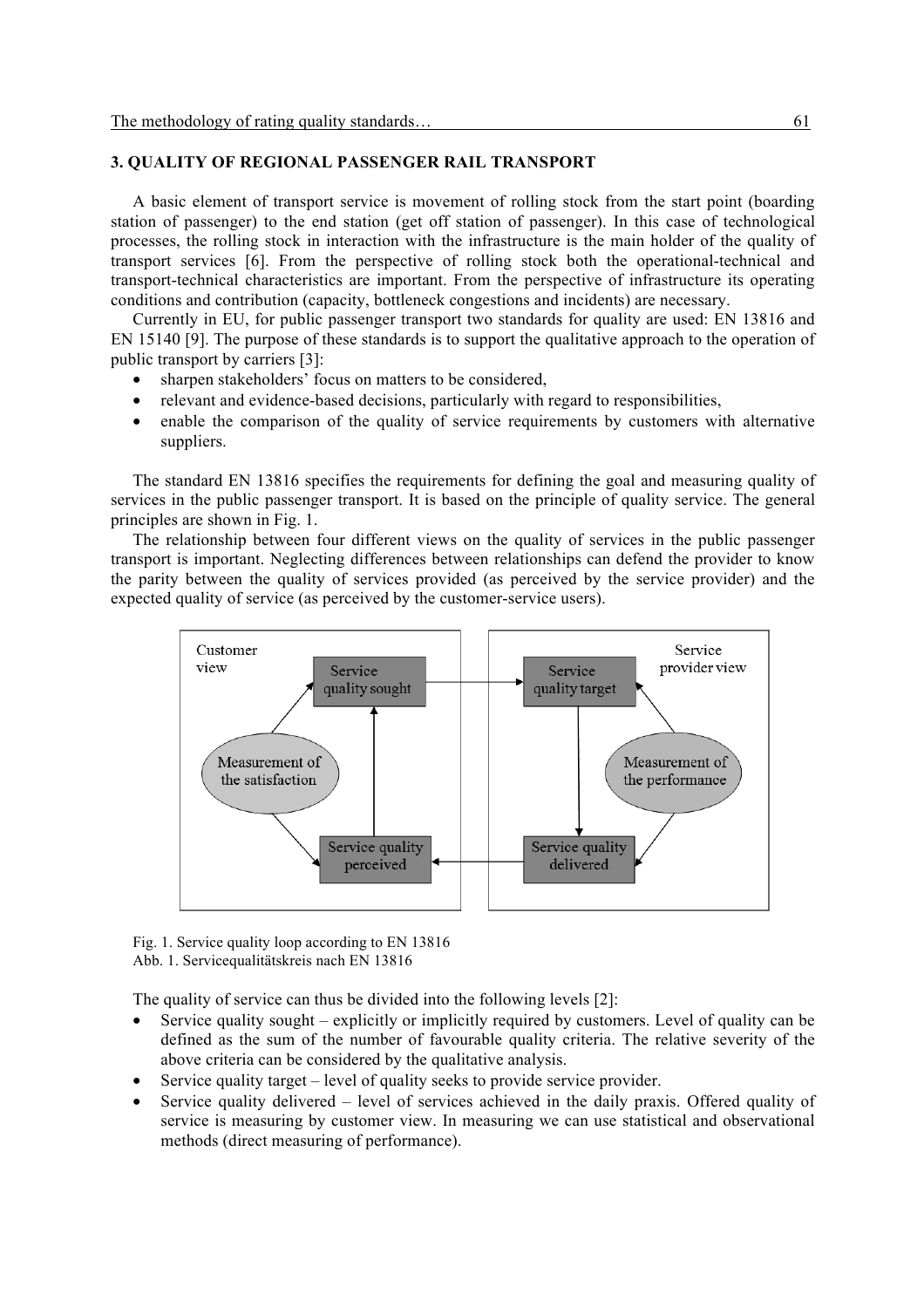• Service quality perceived – level of quality perceived by customers. The perception of the quality of delivered services depends on the customers' personal experiences with the service or ancillary services and the information about service.

The difference between 'expected quality of service' and 'perceived quality of service' can be regarded as the degree of customer satisfaction. The difference between 'expected quality of service' and 'target quality of services' expresses the degree of fulfilment of the customer requirements by the provider of service. The difference between 'target quality of services' and 'provide quality services' expresses the degree of effectiveness of the service provider towards the objectives set [1].

Using the principles of quality loop system for any quality control programme means [11]:

- Defining and establishing detailed and anticipated customer expectations.
- Specifying a viable and deliverable service, taking these expectations into account (for instance specifying a reference service, a level of achievement and a threshold of unacceptable performance), and, if appropriate, letting customers know about it.
- Producing a service that complies with the specifications (including measurement of performance and corrective action).
- Communicating the results to the customers where appropriate.
- Measuring customer satisfaction.
- Analysing the results and taking appropriate corrective action.

The quality criterion represents the customer view on the provided service. The EN 13816 divided this criterion into eight categories:

- *Availability* extent of the service offered in terms of geography, time, frequency and transport mode
- *Accessibility* access to the public passenger transport system including interface with other transport modes
- *Information* systematic provision of knowledge about a public passenger transport system to assist the planning and execution of journeys
- *Time* aspects of time relevant to the planning and execution of journeys
- *Customer care* service elements introduced to effect the closest practicable match between the standard service and the requirements of any individual customer
- *Comfort* service elements introduced for the purpose of making public passenger transport journeys relaxing and pleasurable
- *Security* sense of personal protection experienced by customers, derived from the actual measures implemented and from activity designed to ensure that customers are aware of those measures
- *Environmental impact* effect on the environment resulting from the provision of public passenger transport

Annex C of standard EN 13186 contains some methods for performance and satisfaction measurement in common use in public passenger transport. These include particularly:

- For satisfaction measurements: Customer Satisfaction Surveys (CSS)
- For performance measurements: Mystery Shopping Surveys (MSS) and 'Direct Performance' Measures (DPM).

Criteria of satisfaction and performance measurements are contained in Table 1.

Standard EN 15140 'Public passenger transport' specifies the basic requirements and recommendations on the measurements of system of quality, which are applied in Standard EN 13186. These requirements and recommendations apply for measurement by strangers as well as providers of service.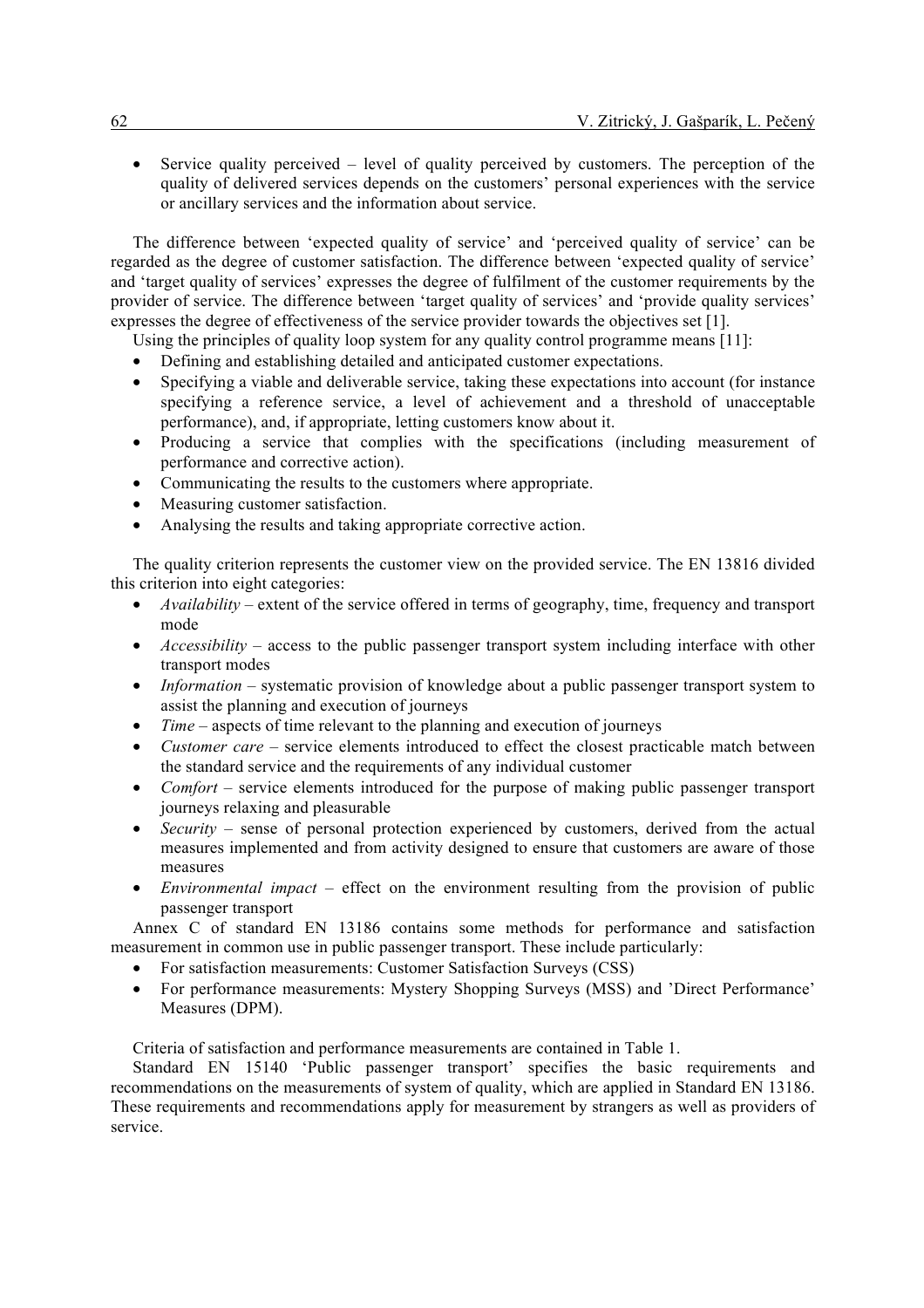| Sonic examples of sausiaenon and performance incasares |                          |                                              |
|--------------------------------------------------------|--------------------------|----------------------------------------------|
| Criteria                                               | Measures of Satisfaction | Measures of Performance                      |
| Availability                                           | $CSS - access to modes$  | Targeted performance:                        |
|                                                        | Suitable to meet         | Availability appropriate modes in all areas  |
|                                                        | customers' need          | Quantification of performance:               |
|                                                        |                          | % of people having access to each mode       |
|                                                        |                          | within defined criteria                      |
|                                                        |                          | % of people having access to a mode suitable |
|                                                        |                          | for their needs within defined criteria      |
|                                                        |                          | % of customers living within a specific      |
|                                                        |                          | distance of a B/A point                      |
| Operation                                              | $CSS - frequency$        | Targeted performance:                        |
|                                                        |                          | Minimum frequency of service                 |
|                                                        |                          | Quantification of performance:               |
|                                                        |                          | % achievement if minimum of frequency        |
| Dependability                                          | $CSS$ – confidence in    | Targeted performance:                        |
|                                                        | network                  | Network that instils confidence in users     |
|                                                        |                          | Quantification of performance:               |
|                                                        |                          | % of delay of all connections                |

Table 1 Some examples of satisfaction and performance measures

Standard EN 15140 includes the following definitions:

- Continuous measurement data collection, carried out throughout the year
- Grid table, which is used for data collection and assessment of different items of quality criteria
- Indicator  $-$  a quantitative indication of the quality criteria resulting from the measurement process
- Item − measured component of a comprehensive quality criteria
- Measuring process a set of operations to determine the value of the measured quality criteria
- Quality criterion see the perspective of the customer of the service provided.

Each criterion to be measured must refer to a list of eight categories listed in the standard EN 13816.

The basic principle of quality policy of services in regional passenger transport is to satisfy the customer's requirements, also focusing on compliance with the established quality standards. The role of the order body of the transport services is to ensure optimal transport accessibility of regions with the effective use of resources and to implement the principles of transport policy. The task of the coordinator is to fulfil the requirements of standard EN ISO 9001:2009 and EN 13816. Based on the above, the coordinator shall establish and maintain a quality management system. Next it is necessary to apply the principles of improvement of all processes affecting the quality of services provided in the public passenger transport. The effective providing of quality services requires introducing control processes for any activity, which affects the fulfilment of customer requirements.

The task of the provider of the service is to ensure all activities associated with the provision of transport services in the appropriate quality to meet all established standards of service quality. The carrier (i.e. railway undertaking) must ensure the safe, convenient, fast and affordable transport for the passenger (customer) at a maximum fulfilment of their requirements. The carrier must provide the services for passengers in accordance with approved quality standards at the European level in order to retain existing customers and potentially increase the demand for transport services [5]. The carrier must also ensure the high quality standard of its staff and technical resources. The most valuable assets of the company are the professional qualifications and skill of staff. For this reason it is necessary to monitor constantly the increasing proficiency as well as career development of employees and in relation to the fulfilment of defined quality criteria relating to staff and their approach to customers.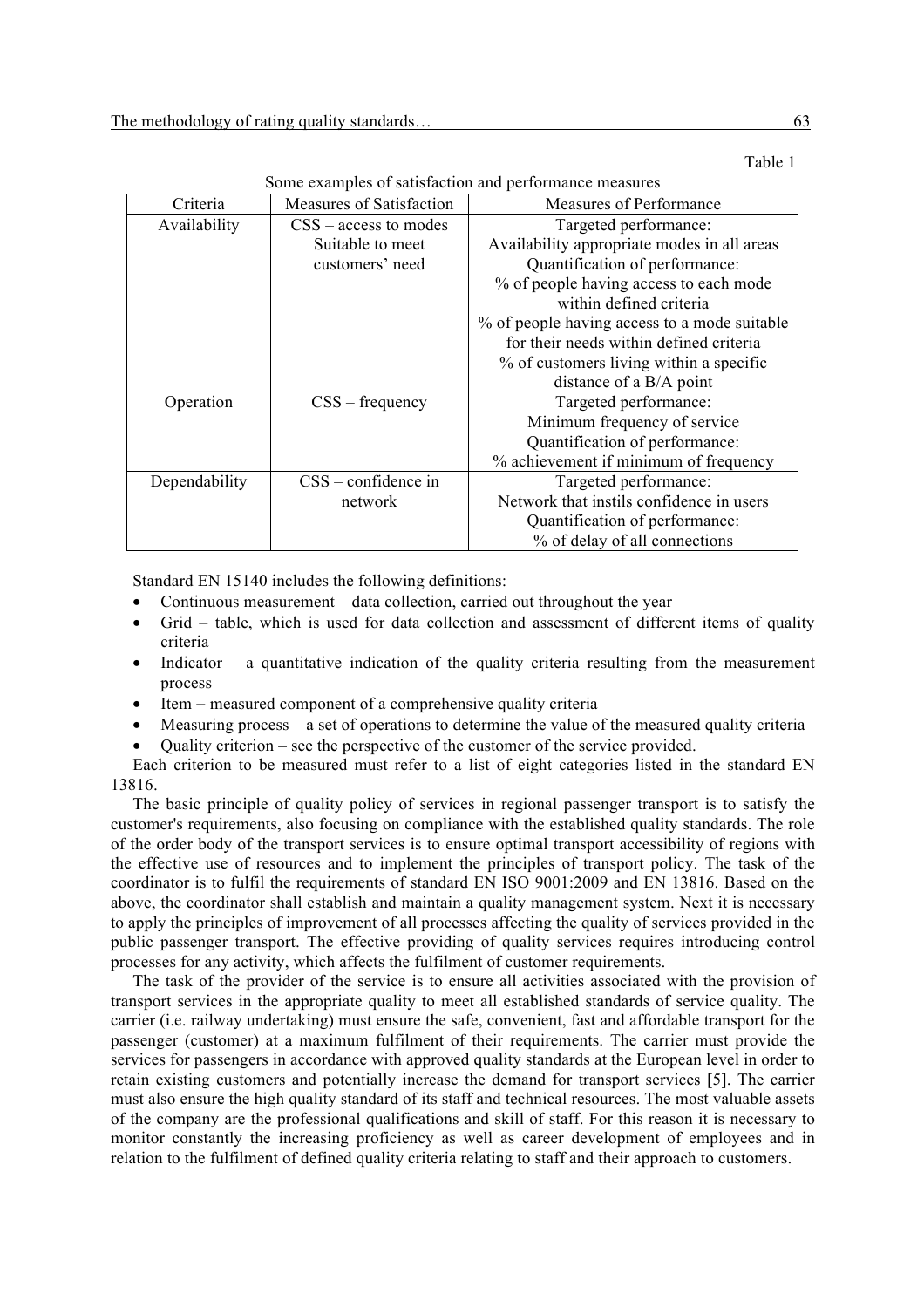# **4. SOME ASPECTS OF STATE OF ART IN REGIONAL TRANSPORT**

In the provision of services in the regional rail passenger transport is more preferred a qualitative view of their ordering and financing. The quality of service is more often monitored and evaluated systematically. This leads to enhance the quality of transport services. The evaluating of the level of application of quality standards in regional rail passenger transport is significantly different in the individual EU Member States what depends on the organizational structure of ordering of the train performance. Even within individual countries are in contracts with railway undertakings enshrined different standards. For this reason, there is no methodology for standardization of the level of service quality.

For example, in Slovakia, the order body of regional rail passenger transport is the Ministry of Transport, while in the bus sector is the order body the region. The public transport modes are not coordinated, what results in a high proportion of parallel running the train and bus services as well inefficient spending of public funds. The problems are fleet renewal, relatively low travel speed, poor connections between trains and buses. Currently is there no such competition in order to contractor services (railway undertaking) select by public procurement from number of bidders. Therefore, in accordance with Regulation (EC) No. 1370/2007 for public rail and road transport is the railway transport provided by direct appointment. The ordered amount of transport services is evaluated by determining the average price per train kilometre for all trains without distinction of long-distance trains and regional services, irrespective of the composition of the train sets or traction. In Slovakia do not work any developed integrated transport systems with the role of coordinator as intermediaries between the customer and the railway undertaking. In terms of quality there are incorporated into the transportation rules the minimum requirements of the quality standards and the provisions of EU directives only. In Slovakia, there is problem of variability treaty to establishing the quality criteria for the national and for the private rail undertaking. The majority railway operator Zeleznicna spolocnost Slovensko Inc. realizes transport on the basis of the direct award contract for a period of nine years (2011-2020). The contract laid down certain quality in the area of connectivity, reliability, degree of accuracy, the behaviour of staff to customers, providing information to customers, ticketing, passenger transport safety, temperature and lighting indoor, comfort and recognition the travel documents. One regional line is operated by private company RegioJet Inc. under contract with the direct award to nine years. Contract is reflected similar requirements as a national railway undertaking, but the quality standards are defined at a different level. One of the criteria is the delay that is assessed at the destination only. The train, which is delayed to 5 minutes, is considered as on time, the train that is delayed by 6 minutes or more is considered as a delayed.

In other EU member states it occurred more progress in economic terms to the quality standards already by establishing the process of tendering for the provision of regional rail passenger transport. Similarly is very important the establishing of the coordinator of integrated transport system that is also responsible for the quality of provided services.

Coordination is ensured by the creation of integrated transport systems, for example in Germany, Austria or the Czech Republic. The coordinator accepts the principle that regional rail passenger transport is an supporting system of public passenger transport. The task of coordinator is to distribute the services according to the tender so that a uniform transport system with different types of transport modes meets the quality standards of services. The coordinator monitors and evaluates the specified quality standards regularly. In the case the operator do not meet the level of quality, the coordinator is entitled to grant the railway undertaking contractual sanctions or even above-average performance bonus for quality standards.

In Germany, the example of developed integrated transport system is region of Bavaria. The coordinator body is company BEG (Bayerische Eisenbahngesellschaft mbH). The main project was introduction of so-called "Bayern-Takt", that offers a hourly connections to the whole region of Bavaria. In frame of the liberalization of rail market are selected the railway undertakings on the basis of tenders. That fact succeeds the undertaking that offers the best price and quality of services. The main criteria are punctuality, comfort, cleanliness, services and information for passengers. The BEG assign in their contracts certain minimum standards such as the minimum number of seats or a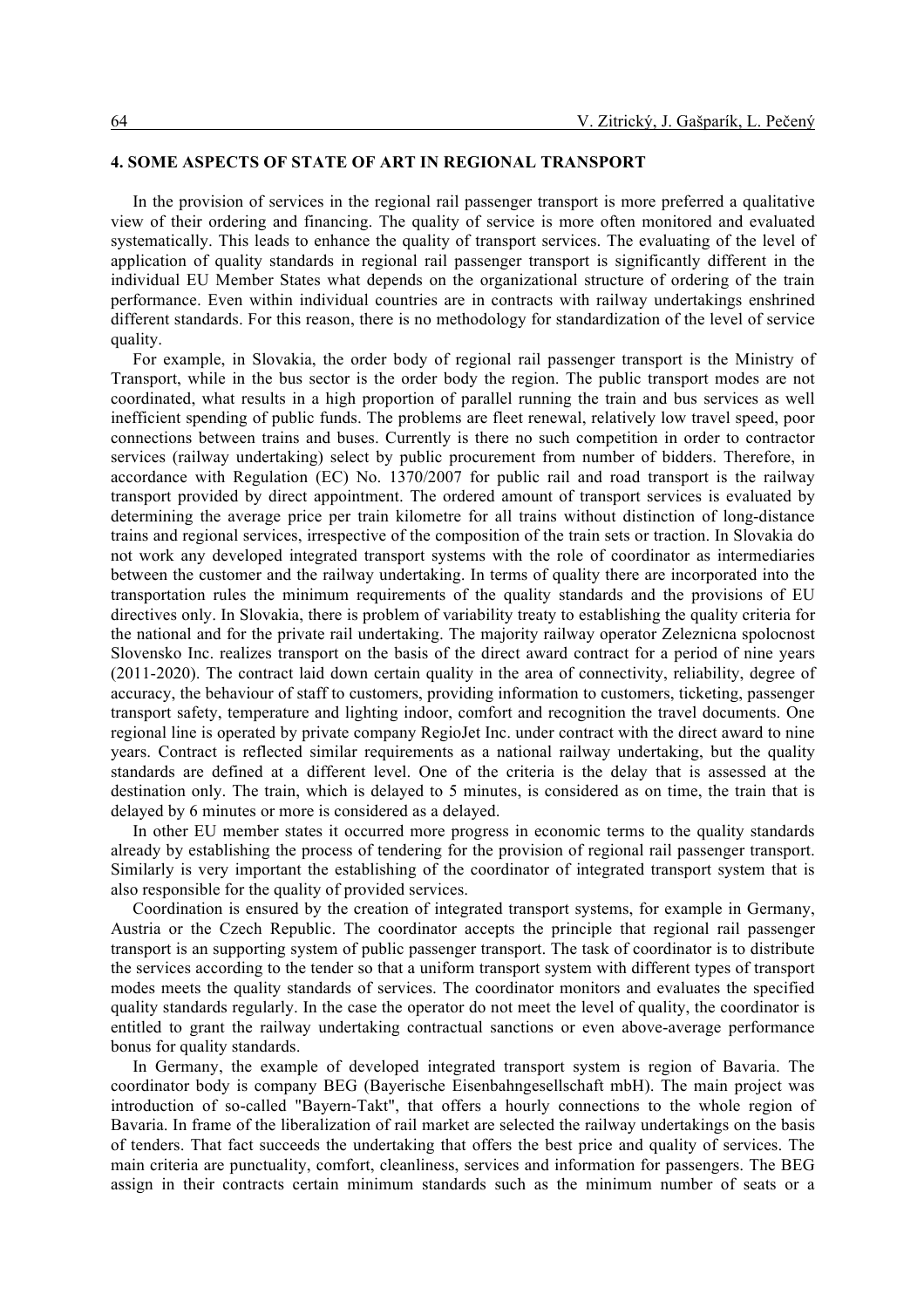minimum number of train crew. Furthermore, it is already the job of railway undertaking, how he reach out to their potential customers [4]. The focus is on that railway undertaking acted in the interest of the passenger as a customer and a quality of service. For this reason, the BEG concludes with the railway undertakings so called "netto contracts" where the incomes remains to the undertakings. The sales risk is entirely on the side of the railway undertaking. This is motivation to reach as many customers as possible. Currently, the ten-year concept called "Regionalzug Ostbayern" was started. Impact of the competition on prices is quite evident, undertakings compete by offering their services cheaper and better quality compared to services that are entered directly. This may occur more effective train ordering or improve the service quality or the acquisition of new vehicles. The BEG also performs the quality inspection, using several tools. For example the accuracy of the trains is examined in the 80 measuring stations regularly. Also there is used "mystery shopping" too, where the functional equipment, passenger information, service and cleanliness is inspected. In case of irregularities the BEG examines together with the railway undertaking causes for this situation and calls for correction. Subsequently, the sanctioning follows.

#### **5. THE DETERMINATION OF QUALITY EVALUATION CRITERIA**

The evaluation criteria are factors of quality, which will be verified by using a questionnaire survey among users of transport services. The criteria could be set:

- Based on interviews with transport specialists.
- Based on the preliminary survey.

Selection of appropriate criteria of quality is a demanding and constantly repeating process, because we take into consideration meeting customer needs. This process is especially complicated in the regional rail transport.

For determination and selection of evaluation criterion of quality provided services in regional rail passenger transport, the preliminary survey was used. Hereby were used some direct measurable criteria of quality obtained during questioning of the customers (passengers) in the marketing survey and during conversation with transport specialists.

A preliminary survey realised by the authors shows the main criteria, which are most important for customers (passengers):

*Price* – the level of price influences the demand of services in the public passenger transport. Price is depending on the distance that the passenger passes by the public passenger transport.

*Time* – the time of transfer from the start to end point and transportation speed is an important factor of the demand side.

*Safety* – the level of safety depends on the number of incidents in monitoring period and number of crimes, occurring during the transport process (or short time after its end).

*Dependability* – keep the timetable, guarantee the accuracy of connections.

*Information* – quality information about connections, about possibilities of the transfers between connections, actual information about delays.

Comfort – the level of comfort depends on the technical characteristic of rolling stock, possibility of relaxing during the travel.

Traceability – the temporal and spatial continuity of the connections in rail passenger transport or in other transport modes.

Additional services – services that may not be provided directly while driving the vehicle.

#### **6. PRINCIPLES OF QUALITY ASSESSMENT BY A TRANSPORT SURVEY**

To achieve the goal - finding quality of services provided by the customer side - the implementation of the questionnaire survey should contain:

• establish frequency questionnaire survey: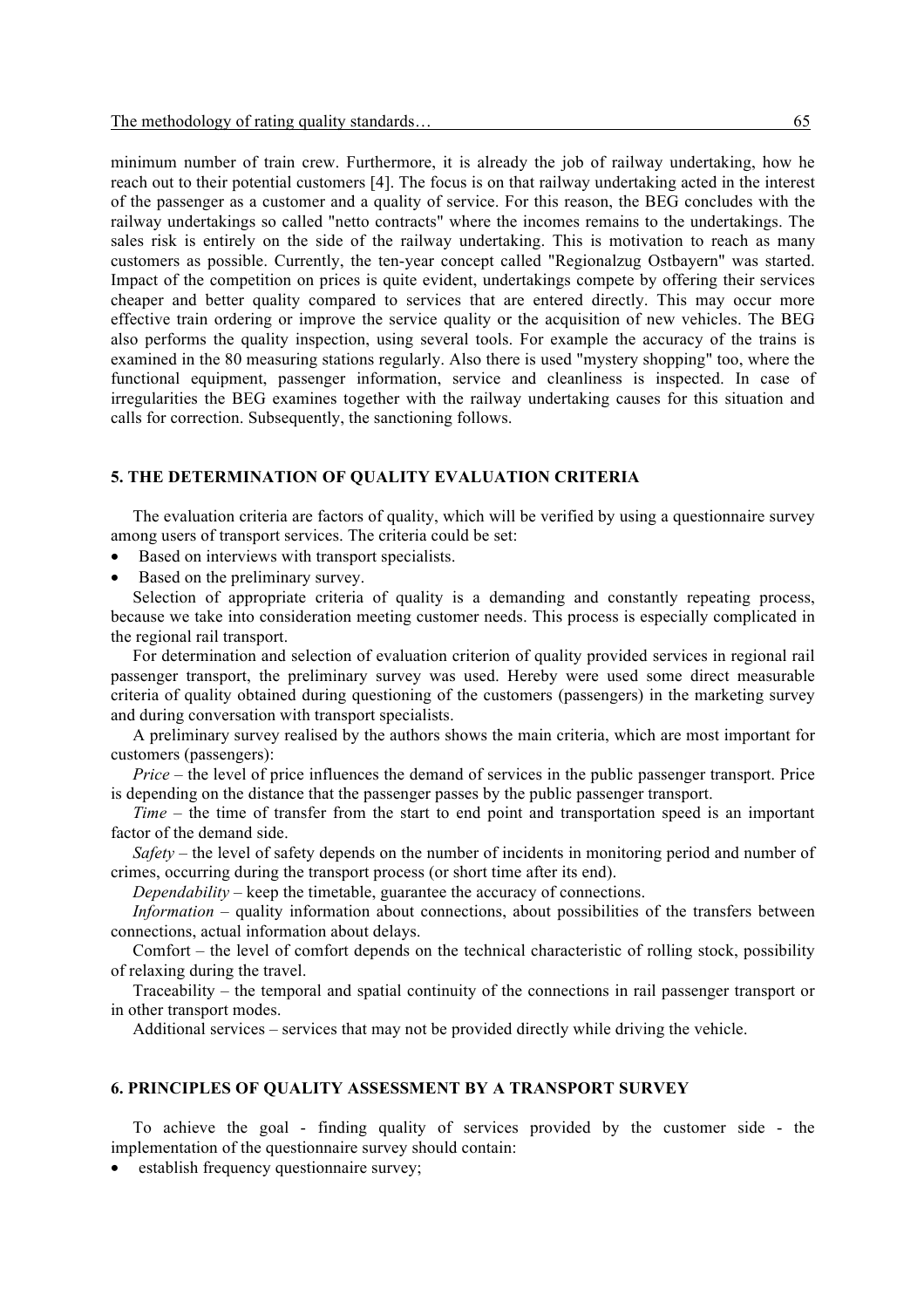- appropriate selection of respondents − that means to determine the appropriate size of the respondents group according to the region largeness, number of operating trains, including pattern of all lines (in selected trains at peak times and in the saddle)
- set the questionnaire focussed to the quality criterion defined in the preliminary survey
- set the scale of measurement for customer evaluation of request fulfilment

The first step in the customer survey is to identify the criteria that are most important for the passenger. These criteria are evaluated at first. After realisation this first step it is possible to evaluate others' criteria.

The customer's attitudes can be influenced by various factors, for example the level of the quality of services of competitors. Therefore using the customer satisfaction measurement is necessary for setting goals in comparison with the direct performance measurement.

Customer surveys should be performed periodically so the quality of provided services meets the needs and priorities of users of transport services. Also the process of quality measurement is continuous.

Satisfaction of the customer with transport services depends on his/her subjective skills. Based on these skills the customer realises the demand for services in transport. Therefore the provider of the public transport must continuously find out the customer´s requirements. Also it is necessary to find out the realistically perceived level of quality services. These factors are found by measurement surveys and based on results, the provider can take corrective actions. After taking such actions, the level of service quality may be closer to the real quality of services.

#### **7. PROPOSAL OF THE METHODOLOGY OF EVALUATING STANDARDS OF QUALITY SERVICE**

The proposed methodology is based on the premise to provide the maximum value for customers. Realisation of transport services is the responsibility of the carrier. Ensuring transport service is public service that must satisfy the transport needs of the population in the region. Passenger requirements on their behalf define a subject, which ordered the transport performance. In the proposed methodology the level of provided services in regional passenger transport that are ordered by transport body (state or region) is rated. This body is responsible for evaluating customer requirements and coordinating transport performances.

The methodology integrates the solution for evaluation of quality standards in regional passenger rail transport on three levels [7]:

- relationship between order body of transport services and carrier
- relationship between order body of transport services and customer (passenger)
- relationship between order body of transport services and infrastructure manager

These relationships must be evaluated separately. For drawing up overall evaluation of quality standards in the regional rail passenger transport a flowchart was designed − see Fig. 1. As the first step to create the flowchart it was necessary to define the core of the process. The next step was to define the roles of the process.

#### **7.1. Evaluating services of rail carriers**

Evaluation of service of carriers is based on quality standards setting and subsequent evaluation of their fulfilment.

*Selection criteria of quality* − search for measurable quality criteria, which will be part of the contractual obligation of the carrier in providing the ordered transport services. They are oriented on transport processes especially.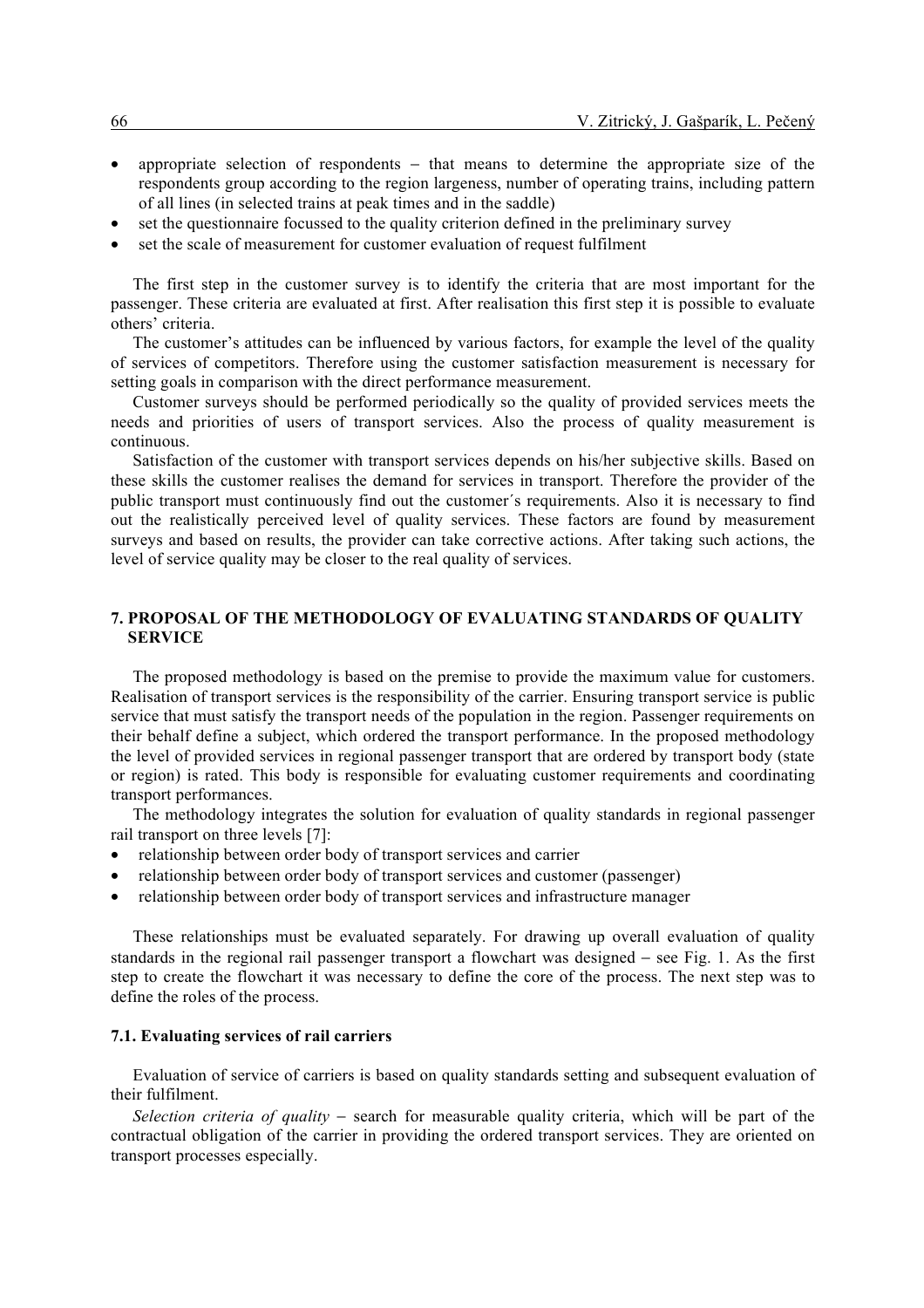The methodology of rating quality standards… 67.

*Incorporation of quality criteria in the contract for the provision of transport services* − implementation of the defined quality standard that is measurable in the contract. Defining the standard must be accurate and must contain defined penalties. This activity includes the overall concept of the contractual relationship between the order body and carrier. It comes to the entire agreement and all its terms.

*Periodical control of fulfilment of the quality criteria, which are incorporated into the contract −* submitter checks at regular intervals compliance with the agreed quality standard. Usually physical checks shall be made in the form of 'mystery shopping' staff of submitter. The carrier has to tolerate control, which is also enshrined in the contract. The carrier has duties of making traffic statistics, mainly statistics of selling travel tickets, passenger flows and the number of cancelled trains and compliance of timetable.

*Level of services meets the requirements of the order body* − on the basis of audit the order body assess whether the level of provided service correspond to the contracted requirements. In case the submitter finds out failure to comply with the defined quality standards, the submitter can impose the carrier sanctions.

*Order body dissatisfactio*n − identified deficiencies can be sanctioned − order body (submitter) shall examine whether it is possible to penalise the unfulfilled quality standards. Deficiencies can be found to control the order body or from the realised quality assessment based on customer surveys.

*Impose sanctions on carriers under the contract* − submitter imposes sanctions based on identified deficiencies that can be sanctioned under the contract.

*Request for correction of deficiencies* − when it is impossible to penalise identified deficiencies, order body invites carrier for remedial action to restore quality standards of provided services.

*Extraordinary control of fulfilment of contractual criteria* – order body shall realise random controls that are oriented on the quality standards provided by railway undertaking.

#### **7.2. Evaluation of passenger satisfaction**

Evaluation of passenger satisfaction with provided transport services is based on the realisation of the regular traffic survey, which also includes quality assessment. This process implements the proposed steps according to the proposed methodology for measuring of provided quality services. The proposed methodology for examining the quality of the customer and determines the value of the transport service perceived by transport users.

*Selection for criteria of quality* − search for measurable criteria of quality, which is part of the quality assessment of transport services. It is the most important step that allows evaluator to get perception of service quality and to determine customer expectations. It is realised by the survey.

*Selection of the method quality assessment* − choice of objective assessment methods (Saaty's method, benchmarking etc.). From these methods we can obtain concrete and objective results.

*Set the importance of weights of criteria* – setting the weights for proposed criteria by the chosen approach.

*Evaluating the measurement of quality provided services* − it is necessary to put the accent on the methodically correct procedure when we evaluate the measurement of the quality provided services.

*Level of services meets the requirements of the customer* − there is assessed the perceived satisfaction and maximum value of customer satisfaction. Hereby is often used approach of multicriteria analysis. In case the quality level of provided services meets the customer's perspective, then a comprehensive assessment is processed. In case a customer is not satisfied with quality level of provided services, there is a need to check the finding dissatisfaction according to the concluded contract. Then the carrier must make remedies for improved standards of quality.

*Identified deficiencies are incorporated in the contract with the carrier* – after finding that the customers are dissatisfied with the criteria of quality standards the procedure continues as in the case of the previous step. There are searching for possibilities how to penalise this deficiencies.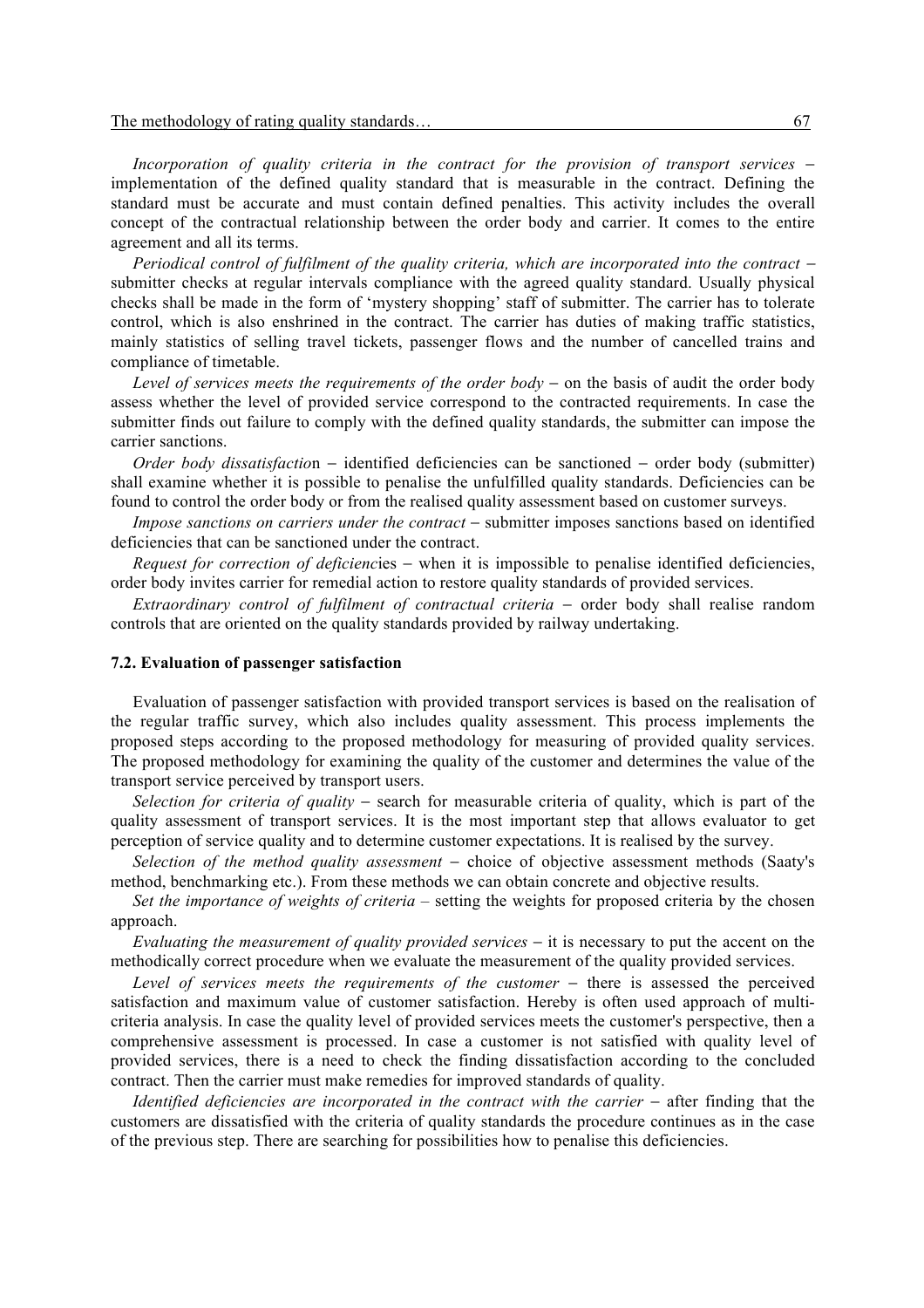

Fig. 2. Methodology of quality standards in regional passenger transport Abb. 2. Methodik der Qualitätsstandards im regionalen Personenverkehr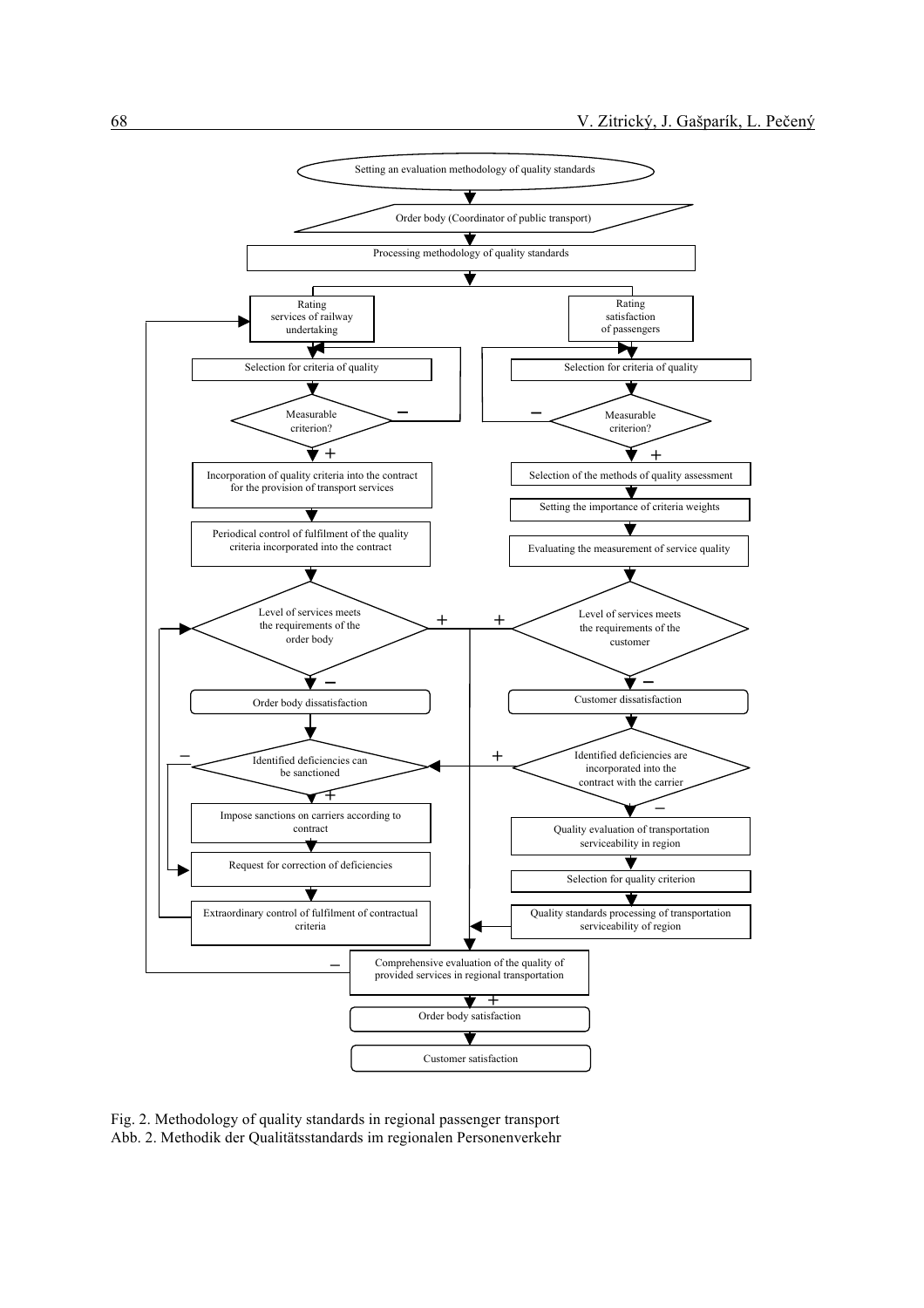*Quality evaluation of transportation serviceability in region* − the task of this activity is quality evaluation of rail transport and its impact to transportation serviceability assessment of the region. It is an activity of the order body who responds to the transport needs of the population. The transport needs of the population come up from order body's surveys and also from customer transport surveys.

*Selection for quality criterion* – the task of this activity is to set the quality criterion of rail transportation serviceability in the selected region. Selection comes out from previous activities and from basis assessment results. There are selected a relevant quality standards which are measurable.

*Quality standards processing of transportation serviceability of region* – the task of this activity is a concretisation of a detailed elaboration of quality standards processing in regional transport.

# **8. THE PROPOSAL STANDARDS OF QUALITY IN THE REGIONAL PASSENGER RAIL TRANSPORT**

The proposal standards of quality are part of the proposed methodology for rating standards of quality in the regional passenger rail transport. Indicators are particular specifications of measurements criteria of quality in the regional rail transport.

On the basis of the proposal indicators a range of measurements and quality measurements of provided services can be set up. Detected results eliminate risk of undesirable situations and help to increase quality of public passenger rail transport. Distribution indicators of quality in relationship to railway undertaking and infrastructure manager are shown in Fig. 3.

Standards of quality in the regional passenger rail transport aim to establish a uniform level of quality of services provided. They are designed according to the standards EN 13816. The proposed standards allow to monitor, to evaluate and to compare each criterion of services. Therefore it is needed to see the criterion as systemic and comprehensive. The standards are needed to be updated once a year, after the consultation between all interested subjects.

Implementation of quality standards of transport services according to the contract between coordinator and provider of transport service (carrier) obliges the subjects to measure as well as evaluate the standards. Every standard is necessary to define and set up sanctions or bonuses for level of fulfilment.

# **9. COMPREHENSIVE EVALUATION OF THE QUALITY OF PROVIDED SERVICES IN REGIONAL TRANSPORTATION**

The methodology of evaluation quality standards in the regional rail passenger transport assesses from the point of view of the order body (coordinator of transport performances) and at some time evaluates the request for the carrier and includes evaluating the measurement of quality provided services. The generalised methodology is based on successive steps. The task of this methodology is searching measurable quality criteria.

Quality standards allow monitoring, evaluating and comparing single criteria of provided services. Evaluating of quality of provided services helps to continuously improve the quality. Quality standards of the regional rail passenger transport shall be binding for all railway undertakings that provide rail passenger services. The infrastructure manager must participate in fulfilling the same standards. An update of quality standards should be implemented as a rule once a year, after consultation with all stakeholders.

Methodology for evaluating must respect requirements of the multi-criteria background, for example if customers demand from carrier fulfilment a number of quality characteristics at once.

By providing the transport service it is necessary to define service specifications, evaluation process and then regularly measure and control the process of providing services.

Part of the methods evaluation of quality must also be creating a rating scale. A rating scale gives the possibility to compare measured values and then reconsider the quality of provided services.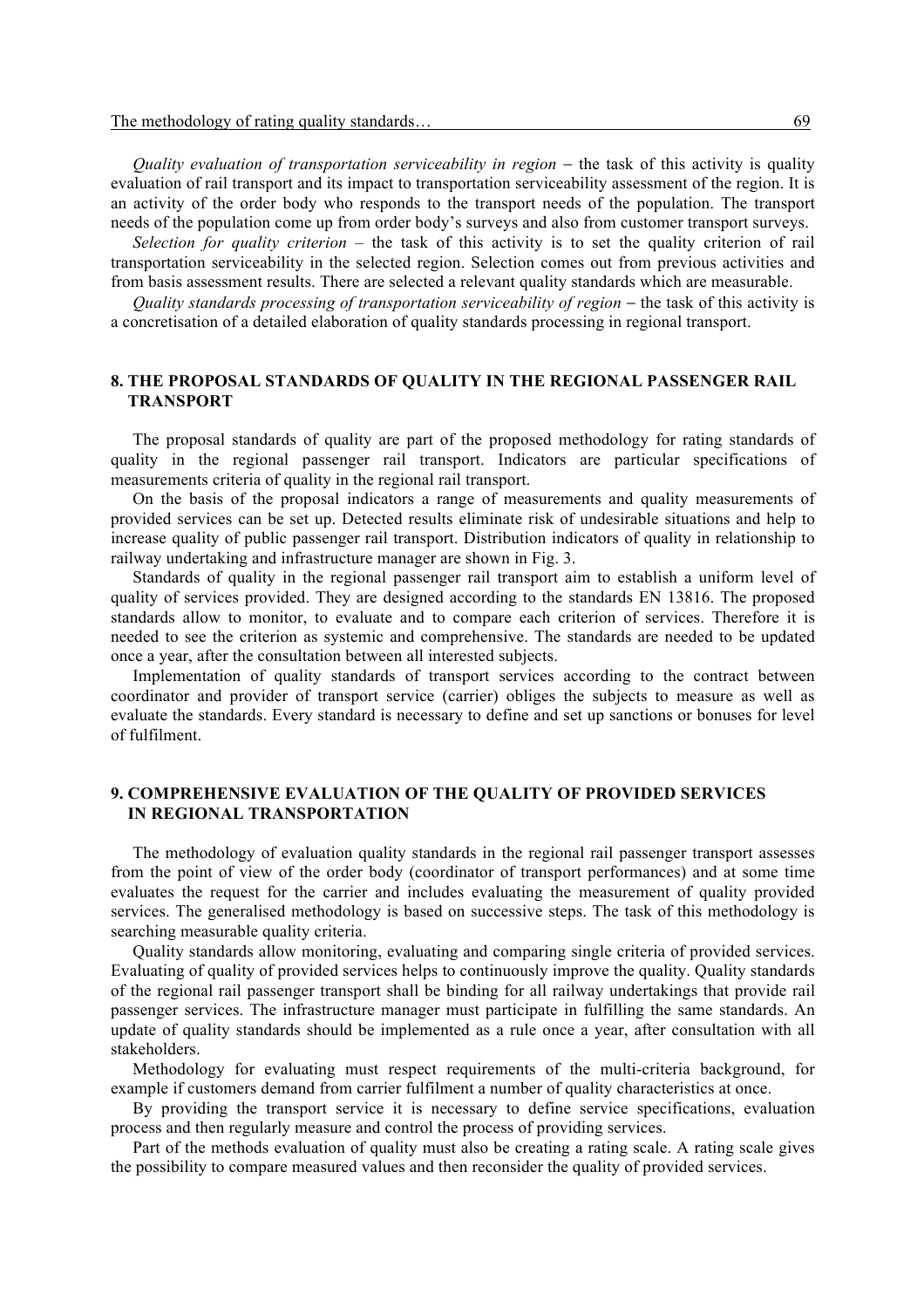Task of comprehensive evaluation is the harmonised assessment quality of services from the customer's perspective as well as from the perspective submitter. Customer satisfaction is achieved if the level of quality of service provided meets the requirements of the customer and also corresponds to the required level of perceived quality from the customer's perspective. At this point we can declare that the customer (order body) is satisfied.

In the event that the quality of provided services does not satisfy the requirements of the customer, it is necessary to take corrective measures to improve quality standards. It is necessary to repeat the evaluation process of quality services on the part of the carrier.

The task of the order body as a key player in the assessment of quality standards, measuring the quality of services and controlling contract standards, is to represent the interest of customers by providing the public transport services.



Fig. 3. The proposal of quality standards defined by order authority

Abb. 3. Der Vorschlag von Qualitätsstandards im Auftrag von Transportorganisator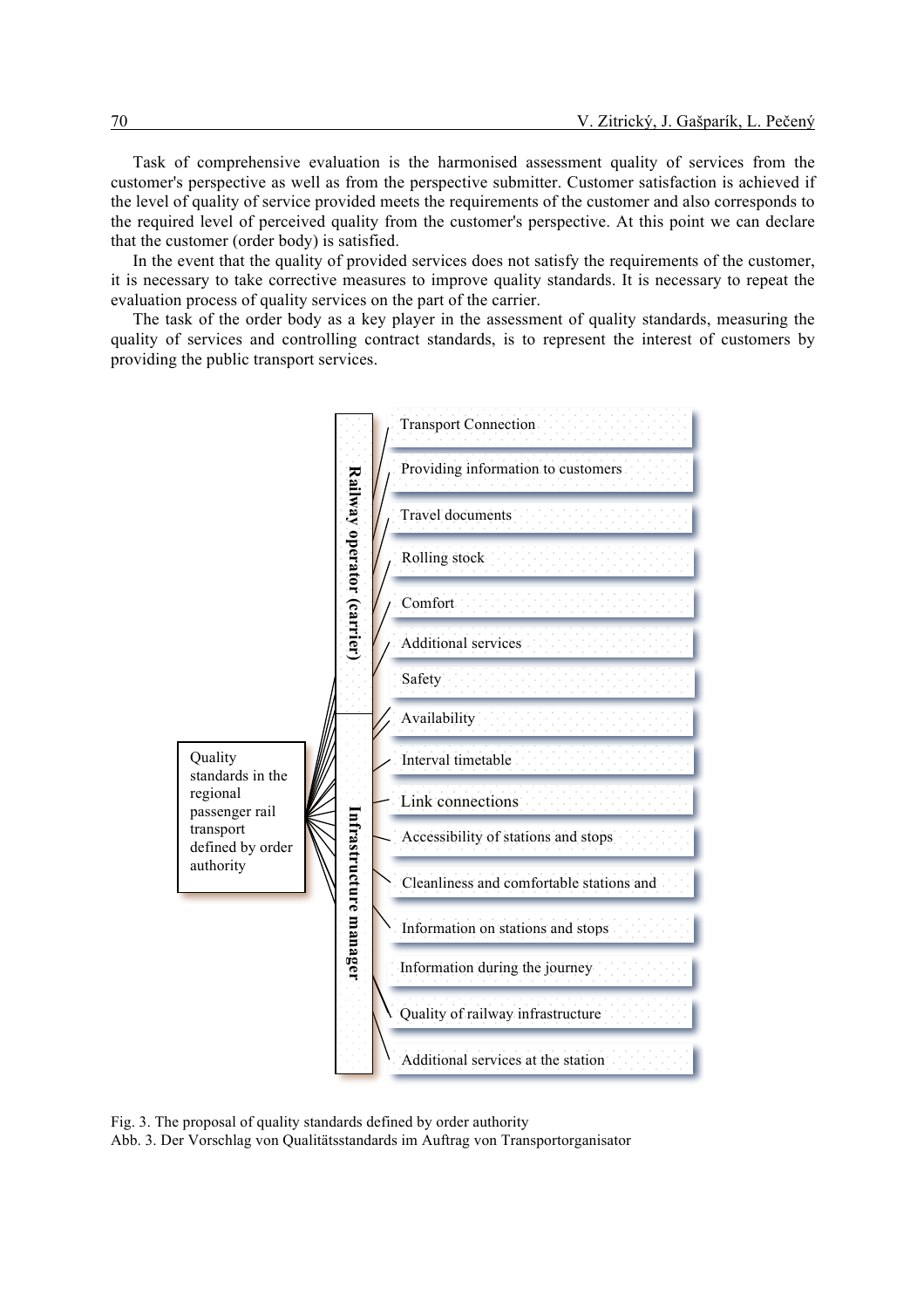# **10. CONCLUSION**

At present the offer of provided services in the regional rail passenger transport is oriented on their ordering and financing only. It represents the quantitative view. Quality of provided services is not monitored and evaluated systematically. This fact causes inadequate quality level of provided services. The aim is creating a transport system with a high quality of provided services. A high quality of provided services not only fulfils the expectation of present customer, but could get new customers.

Quality standards of a regional rail passenger transport are intended for one level of quality. These standards are based on European norms – especially EN 13 816 – and respect strategic requirements of customers. Their direct applicability is possible in the submitter's contract. The introduction of quality standards to praxes should done a new subject – coordinator. The coordinator will order the transport performances in the public services. Then it is necessary to accept the new contract between the submitter, coordinator and provider of transport services (carrier).

The proposed methodology of quality assessment can be used for comparing integrated transport systems by the quality level. The methodology can be used also for evaluating provided services in the relationships between the submitter and supplier (railway undertakings, infrastructure manager). The methodology does not exactly define the role and mission of the submitter from the coordinator of an integrated transport system – it perceives their same level.

The proposal of methodology fully accepts the transport policy of EU, specifically the White Paper 2011 - Roadmap to a Single European Transport Area - Towards a Competitive and Resource Efficient Transport System, and also the quality norms and transportation operational programme in horizon 2020. These facts create a space to meet the objective of promoting the development of a public railway passenger transport by increasing its quality level.

#### **Announcement**

 This paper is supported by the VEGA Project 1/0188/13, Quality factors of integrated transport system in the effective provision of public transport services in the context of globalisation, that is solved at Faculty of Operations and Economics of Transport and Communication, University of Žilina.

#### **References**

- 1. Mateides, A. *Spokojnosť zákazníka a metódy jej merania – koncepty a skúsenosti.* Bratislava: EPOS. 1999 [In Slovak: *Customer satisfaction and its measurement methods - concepts and experiences*]*.*
- 2. Cyprich, O. & Konečný, V. & Kilianová, K. Short-term passenger demand forecasting using univariate time series theory. *Promet – Traffic & Transportation: Scientific Journal on Traffic and Transportation Research.* 2013. Vol. 25 (6). P. 533-541.
- 3. Drahotský, I. & Průša, P. Faktory ovlivňující kvalitu přepravních procesů a služeb. *Kvalita Dopravních a Přepravních Procesů a Služeb.* Pardubice: University of Pardubice. 2003. P. 38-44. [In Czech: Factors affecting the quality of transport processes and services. *Quality of Transportations Services and Processes*].
- 4. Benediktová, M. Konkurence na trhu regionální železniční dopravy v Bavorsku*. Konkurence na evropských železnicích – ekonomické, právní a regionalní factory.* Proceeding. Brno: Masaryk university. 2010. P. 76-84 [In Czech: Market competition of regional rail services in Bavaria. *Competition on European railways - economic, legal and regional factor*s].
- 5. Mašek, J. & Kendra, M. Skúsenosti s poskytovaním prepravných služieb v regionálnej železničnej doprave súkromným dopravcom. *Regulated and Unregulated Competition on Rails Telč.* 7th – 8th November, 2013. Brno: Masaryk University. P. 117-129 [In Slovak: The experience with the provision of transport services in regional rail services by private carrier].